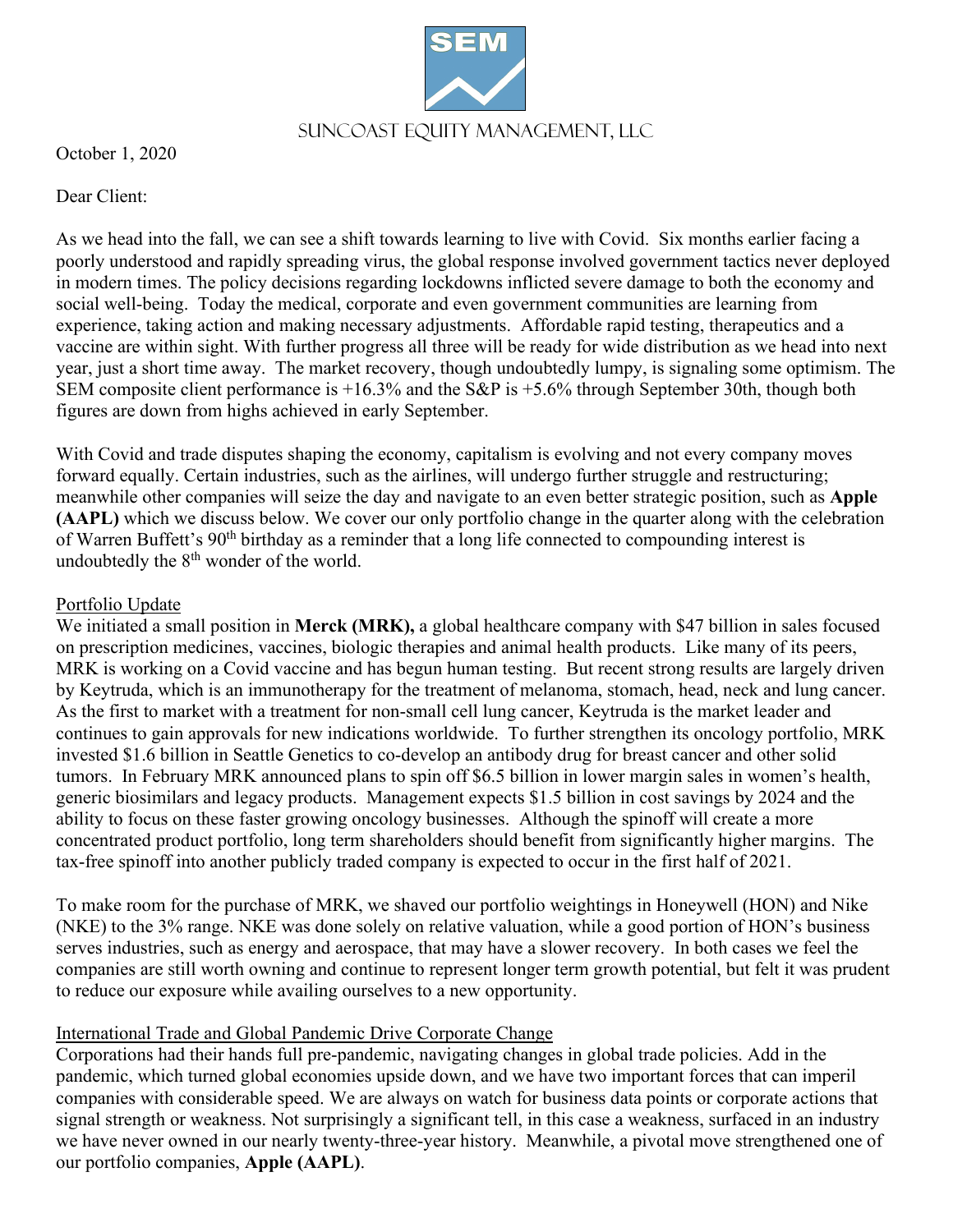The air travel industry is always victim of economic weakness driven by global events. Travel is a discretionary purchase and airplane travel can be substituted in many cases by automobile, boat or train service. Airlines are a high fixed cost business. The industry had been making a lengthy recovery since 2009 and companies such as United Airlines (UAL) had reported 10 years in a row of profits. This year they will be very much in the red, and the losses may be as much as three years' worth of average earnings from the past decade. Despite a recent rise in passenger activity, UAL management decided to "permanently" eliminate change fees for most domestic tickets, and it was quickly copied by American Airlines and Delta. Given the current conditions and competitive landscape (Southwest has never had change fees), UAL's announcement was clearly done out of weakness. The exact revenue loss is not known but it will have an important impact. UAL had generated \$625 million from global change and cancellation fees, with some analysts estimating 55% of that related to domestic travel. According to consulting firm IdeaWorksCompany, ancillary fees have climbed fivefold over the past decade and accounted for about 15% of sales at U.S. carriers last year.

On occasion, it is just as important to talk about what we don't own as it is to discuss what we do own. Covering UAL and the airlines highlights an important strength of our **SEM-Disciplined Investment System (SEM-DIS)**. Nearly all the publicly available airlines have higher debt levels relative to free cash flow than our SEM-DIS allows. Since we have strict adherence to the SEM-DIS it guards us from owning the type of business that may be at significant risk during unexpected or even normal business cycle declines.

One corporate strategy going through considerable change as a result of international trade reform and the pandemic is that of supply chains. Over the last few decades, global supply chains were outsourced with a focus on *cost and efficiency*. Today with less trust among countries, those that can are shifting to insourcing for *control* and *self-sufficiency*. **Apple (AAPL)** is a classic example and currently makes roughly 42% of iPhone components in house, up from 8% five years ago. A strategy cultivated by the late co-founder, Steve Jobs believed owning core technologies gave a business a competitive advantage with more quality control and less risk of product leaks. Custom chips in iPhones and iPads have cut costs, increased performance, and leveraged AAPL's control over future releases. AAPL recently announced it will insource custom chips for the MacBook before year end in a program called Apple Silicon, allowing it to cut \$75-\$150 off the cost of building a computer. The custom chips, which offer higher performance graphics and more efficiency, will end the company's 15-year partnership with Intel (INTC). Analysts predict this will give AAPL a two-year jump on competitors in device performance since others lack the size and expertise to take on the expensive and timeconsuming process of chip design. The chips will improve battery life, allow for faster processing speeds and new security features giving AAPL's products a competitive advantage over its global rivals. With a common architecture, MacBooks will be more open to iPhone developers, creating a seamless integration for mobile apps, special features, and the ability to integrate 5G modem chips in the future. Using insourcing to cut costs while at the same time strengthening its brand, reinforces AAPL's economic moat and ecosystem.

AAPL's powerful ecosystem has an installed base of 1.5 billion active devices, up from 1 billion in 2016. Twothirds of devices are iPhones, with iPads, Macs, Apple Watches, and Apple TVs representing the difference. Of the 1 billion iPhone users, half only own an iPhone and no other device. These consumers, who are often outside of the U.S., represent a huge opportunity for Apple to continue growing its Services revenue and Accessories like AirPods. In fact, 75% of watch sales in the second quarter were to first time buyers like these. Although we are a small microcosm, all of us at SEM own at least one AAPL product and many intend to upgrade to 5G once it's available. As customers upgrade, they may lean towards less expensive models, but AAPL may still benefit as users increase spending on services such as music, movies, Apple Care as well as accessories like AirPods. Both the Services and Wearable/Accessories segments are growing much faster than iPhones and have higher profit margins, all of which work together once again to reinforce AAPL's ecosystem.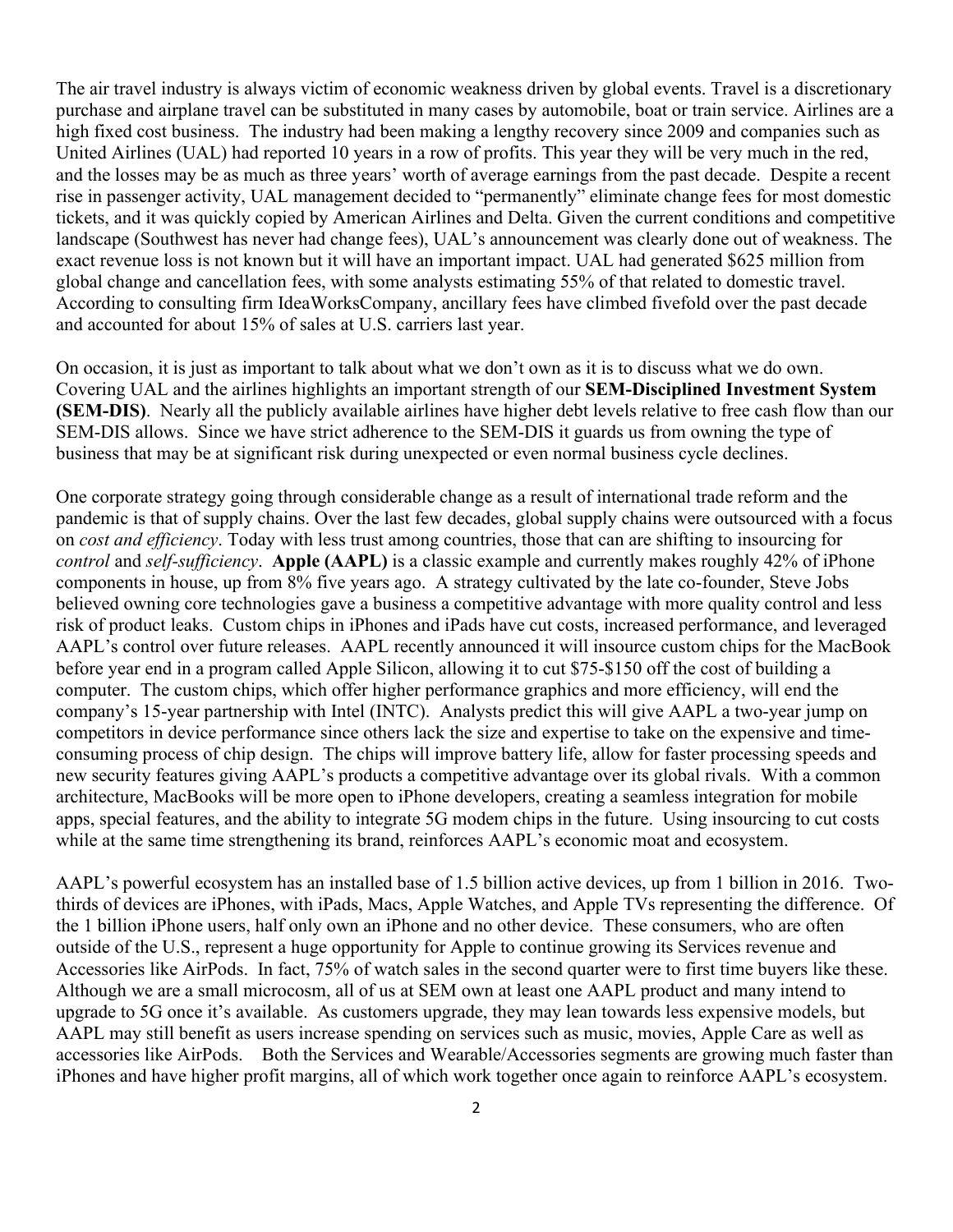#### What do Einstein, Buffett and a tortoise have in common? Think and Be Long-Term!

We all know the story of the tortoise and the hare, but nowhere is it more powerful than in investing. Albert Einstein reportedly said "Compound interest is the eighth wonder of the world. He who understands it, earns it." In celebration of Warren Buffett's 90<sup>th</sup> birthday, Jason Zweig of *The Wall Street Journal* wrote about Buffett's ability to grasp this concept at age 10. Buffett biographer Alice Schroeder wrote that Buffett at that early age recalls telling himself "that's where the money is….the way the numbers exploded as they grew …over time was how a small sum could turn into a fortune."

With a net worth of \$82 billion, a long life and this discipline has served Warren Buffett well. We can all benefit from a reminder that building wealth not only depends on the rate of growth, but also *how long* it grows. An investment of \$100,000 today compounding at 8% will be worth \$147,000 in 5 years, \$216,000 in 10 years, \$466,000 in 20 years, and amazingly \$1 million in 30 years. SEM's service to its investors is progressing nicely along this track; 22 ¾ years in and earning a 9.9% annualized return, we have grown a \$100,000 client investment to \$856,460, net of fees. We don't know exactly what this amount will be in 2027; but more importantly we look forward to serving our clients beyond the thirty-year mark.

#### Stay Calm and Carry-On (with proper Protocols) Long Term

The markets are mostly forward looking, though part of the recent optimism in late September may have come from the Federal Reserve's policy decisions. In mid-September the Fed signaled it will hold short term rates near zero for at least three more years, or a point in time when it sees evidence of a tight labor market and inflation surpasses 2%. Low interest rates have many implications including lower costs for consumers and higher valuation levels for equities. The Fed ultimately has less influence on long term rates but the ten-year U.S. treasury rate hovering around historic lows of 0.69% implies that businesses with high quality balance sheets and earnings power, are a better place for long term investors to be generally speaking.

A vaccine and targeted therapeutics for Covid are on the way and we will likely see the FDA, through an emergency use authorization, roll out distribution first and foremost to healthcare workers and residents in nursing homes. In the meantime, hospitals are better prepared today should new spikes in Covid infections occur. The economy has had a reasonable recovery so far, but no one can predict with great accuracy if it will continue. Conversion to digital has accelerated by at least a few years and strengthened the economy, and you can't underestimate the human spirit's desire to get back to a better life. The election will be in the rearview mirror when it comes time for our next quarterly letter; and it promises to be significantly more eventful than the last go around. In this regard, we prefer to share post-game versus pre-game observations.

As we adjust to the election outcome and continue to fight Covid, we must stay focused on the long term, knowing that daily volatility is largely driven by human emotions as well as speculators with a short time horizon (maybe only minutes or hours). SEM will continue, as we always do, to seek to own high quality businesses with above average earnings power. Simply put, in order to build wealth, own a share of stock (business) for the long run and the share price will ultimately follow growth (or lack thereof) in its intrinsic value. As always, thanks for your confidence and trust!

| Sincerely,      |      |
|-----------------|------|
| Don             | amy  |
| Donald R. Jowdy | Amy  |
| President       | Seni |

Amy Lord, CFA Senior Vice President